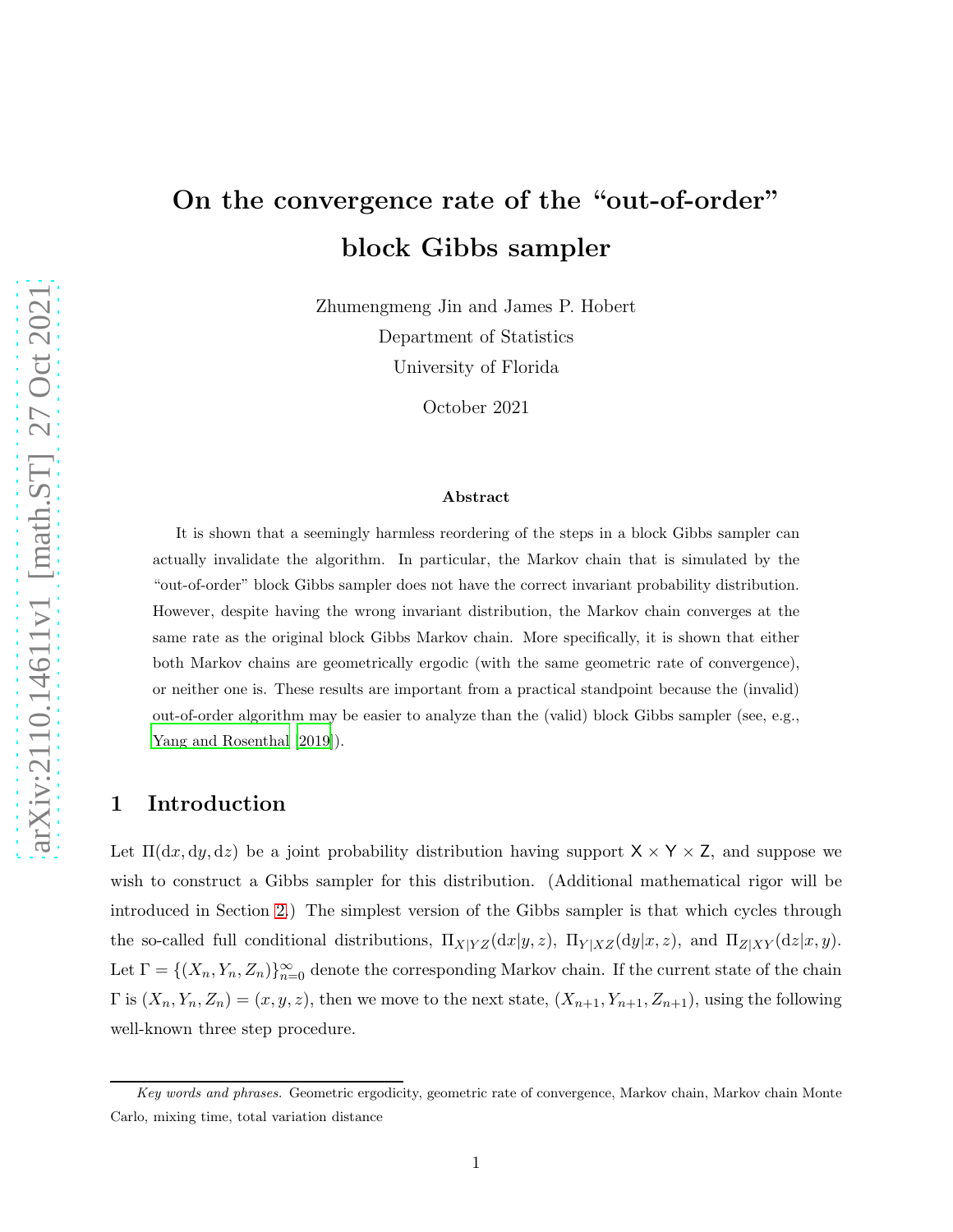Iteration  $n + 1$  of the Gibbs sampler:

- 1. Draw  $X_{n+1} \sim \prod_{X|YZ}(\cdot|y,z)$ , and call the observed value x'.
- 2. Draw  $Y_{n+1} \sim \prod_{Y|XZ}(\cdot|x',z)$ , and call the observed value y'.
- 3. Draw  $Z_{n+1} \sim \prod_{Z|XY}(\cdot | x', y').$

Now suppose that we have the ability to draw from the distribution  $\Pi_{X|Z}(dx|z)$ . This leads to a *sequential* method of making draws from  $\Pi_{XY|Z}(\mathrm{d}x, \mathrm{d}y|z)$ . Indeed, we first draw from  $\Pi_{X|Z}(\mathrm{d}x|z)$ , and then from  $\Pi_{Y|XZ}(dy|x,z)$ . Hence, we can consider an alternative algorithm, the so-called block Gibbs sampler, in which X and Y are sampled *jointly* given Z. It is well established that sampling a set of variables jointly in this way often leads to a more efficient algorithm. Denote the block Gibbs Markov chain by  $\tilde{\Gamma} = \{((\tilde{X}_n, \tilde{Y}_n), \tilde{Z}_n)\}_{n=0}^{\infty}$ . If the current state is  $((\tilde{X}_n, \tilde{Y}_n), \tilde{Z}_n) = ((x, y), z),$ then we move to the next state  $((\tilde{X}_{n+1}, \tilde{Y}_{n+1}), \tilde{Z}_{n+1})$  using the following three step procedure.

Iteration  $n + 1$  of the block Gibbs sampler:

- 1. Draw  $\tilde{X}_{n+1} \sim \prod_{X|Z}(\cdot|z)$ , and call the observed value x'.
- 2. Draw  $\tilde{Y}_{n+1} \sim \Pi_{Y|XZ}(\cdot | x', z)$ , and call the observed value y'.
- 3. Draw  $\tilde{Z}_{n+1} \sim \prod_{Z|XY}(\cdot | x', y').$

The target distribution,  $\Pi(dx, dy, dz)$ , is the invariant probability distribution for both  $\Gamma$  and  $\Gamma$ . (The Markov chains considered in this section are assumed to satisfy standard regularity conditions spelled out in Section [2](#page-4-0) - that imply, among other things, a unique invariant distribution.) Therefore, the Gibbs sampler and the block Gibbs sampler are both valid Markov chain Monte Carlo (MCMC) algorithms for exploring  $\Pi(dx, dy, dz)$ . There is, however, a very important difference between these two algorithms regarding the ordering of the steps. The three steps of the regular Gibbs sampler are interchangeable in the sense that they can be reordered without affecting the validity of the algorithm. In other words, instead of using the order  $X \to Y \to Z$ , any of the six possible orderings could be used, and all will result in a Markov chain with invariant distribution  $\Pi(dx, dy, dz)$ . This is not the case, however, with the block Gibbs sampler. Indeed, the first two steps of the block Gibbs sampler must be done in order because the same value of Z must be conditioned on in both. So, we could actually move the third step to the top, and still have a valid algorithm, but any other change in the order of the steps will invalidate the algorithm. To be more specific, let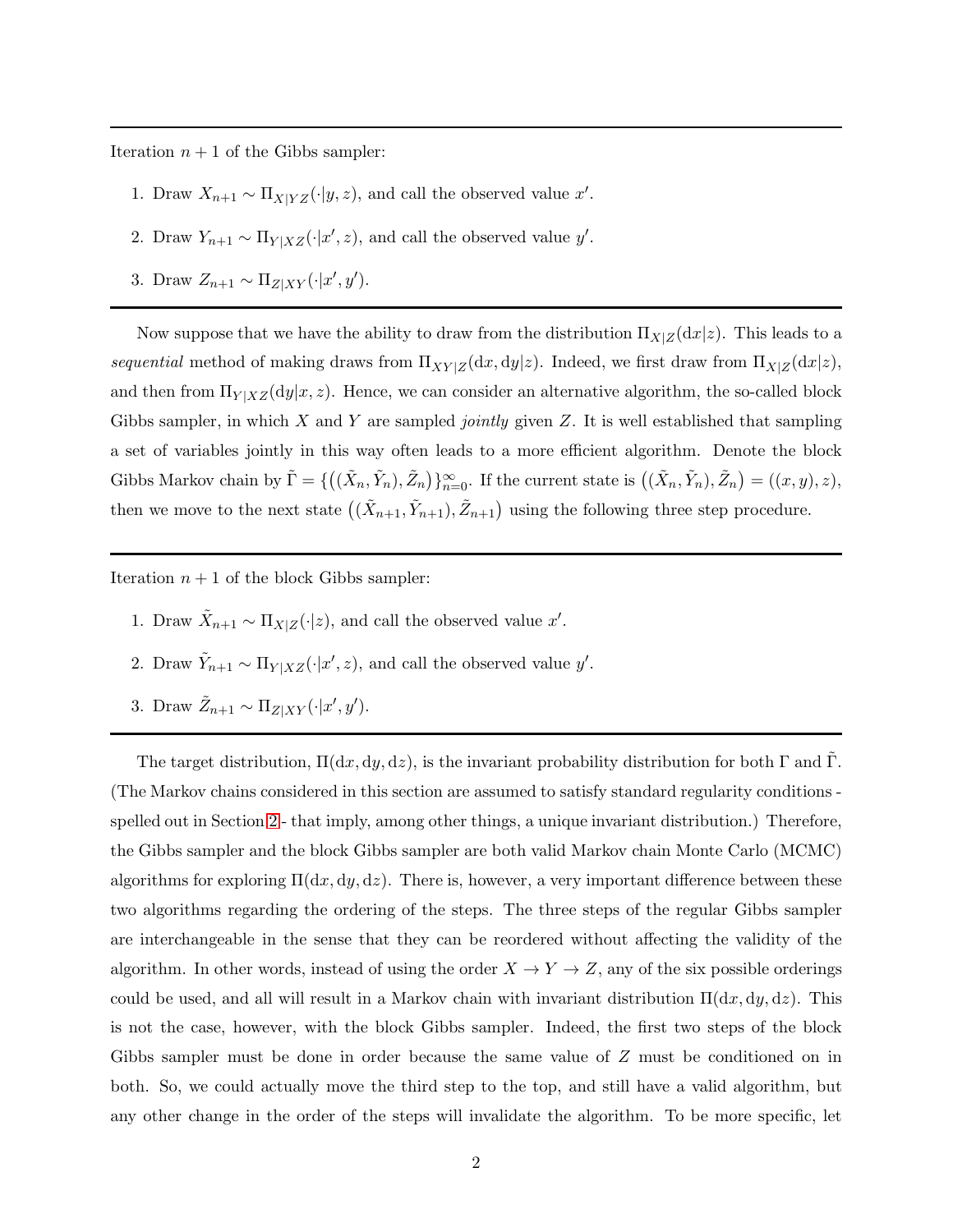$\Gamma^* = \{(Y_n^*, Z_n^*, X_n^*)\}_{n=0}^{\infty}$  denote the Markov chain associated with what we call the "out-of-order" block Gibbs sampler. If the current state is  $(Y_n^*, Z_n^*, X_n^*) = (y, z, x)$ , then we move to the next state  $(Y_{n+1}^*, Z_{n+1}^*, X_{n+1}^*)$  using the following three step procedure.

Iteration  $n + 1$  of the out-of-order block Gibbs sampler:

- 1. Draw  $Y_{n+1}^* \sim \Pi_{Y|XZ}(\cdot|x,z)$ , and call the observed value  $y^*$ .
- 2. Draw  $Z_{n+1}^* \sim \Pi_{Z|XY}(\cdot|x, y^*)$ , and call the observed value  $z^*$ .
- 3. Draw  $X_{n+1}^* \sim \Pi_{X|Z}(\cdot | z^*)$ .

At first glance, this reordering may seem perfectly harmless, but, in reality, it invalidates the algorithm. Indeed,  $\Gamma^*$  does not have the correct invariant distribution. Again, the reason is that the two steps in the block Gibbs sampler that together yield a draw from  $\Pi_{XY|Z}(dx, dy|z)$  have been separated, so we are no longer simulating from  $\Pi_{XY|Z}(dx, dy|z)$ . To see that the invariant distribution has changed, first note that the Markov transition kernel (Mtk) of Γ<sup>∗</sup> is given by

$$
K^*((y, z, x), (dy', dz', dx')) = \Pi_{X|Z}(dx'|z') \Pi_{Z|XY}(dz'|x, y') \Pi_{Y|XZ}(dy'|x, z) .
$$

**Remark 1.** *Note that*  $K^*(y, z, x), (dy', dz', dx')$  *does not actually depend on y. In the sequel, we drop such variables from the notation when it's convenient.*

Now defining  $\Pi^*(dx, dy, dz) = \Pi_{X|Z}(dx|z) \Pi_{YZ}(dy, dz)$ , we have

$$
\int_{X} \int_{Y} \int_{Z} K^*(y, z, x), (dy', dz', dx')) \Pi^*(dx, dy, dz)
$$
\n= $\Pi_{X|Z}(dx'|z') \int_{X} \int_{Y} \prod_{Z|XY}(dz'|x, y') \Pi_{Y|XZ}(dy'|x, z) \Pi_{X|Z}(dx|z) \Pi_{YZ}(dy, dz)$ \n= $\Pi_{X|Z}(dx'|z') \int_{X} \int_{Z} \Pi_{Z|XY}(dz'|x, y') \Pi_{Y|XZ}(dy'|x, z) \Pi_{XZ}(dx, dz)$ \n= $\Pi_{X|Z}(dx'|z') \int_{X} \Pi_{Z|XY}(dz'|x, y') \Pi_{XY}(dx, dy')$ \n= $\Pi_{X|Z}(dx'|z') \Pi_{YZ}(dy', dz')$ \n= $\Pi^*(dx', dy', dz').$ 

Hence, the invariant distribution of  $\Gamma^*$  is  $\Pi^*(dx, dy, dz)$ , not the target distribution  $\Pi(dx, dy, dz)$ . A little thought reveals that basing an MCMC algorithm on Γ<sup>∗</sup> is effectively the same as simulating the correct chain,  $\tilde{\Gamma} = \{((\tilde{X}_n, \tilde{Y}_n), \tilde{Z}_n)\}_{n=0}^{\infty}$ , but then basing inferences on the *shifted* version  $\{(\tilde{Y}_n, \tilde{Z}_n, \tilde{X}_{n+1})\}_{n=0}^{\infty}$ . Since  $\Pi$  and  $\Pi^*$  share many of the same marginal and conditional distributions, some (MCMC) estimators based on  $\Gamma^*$  will be valid, but others will not. For example, since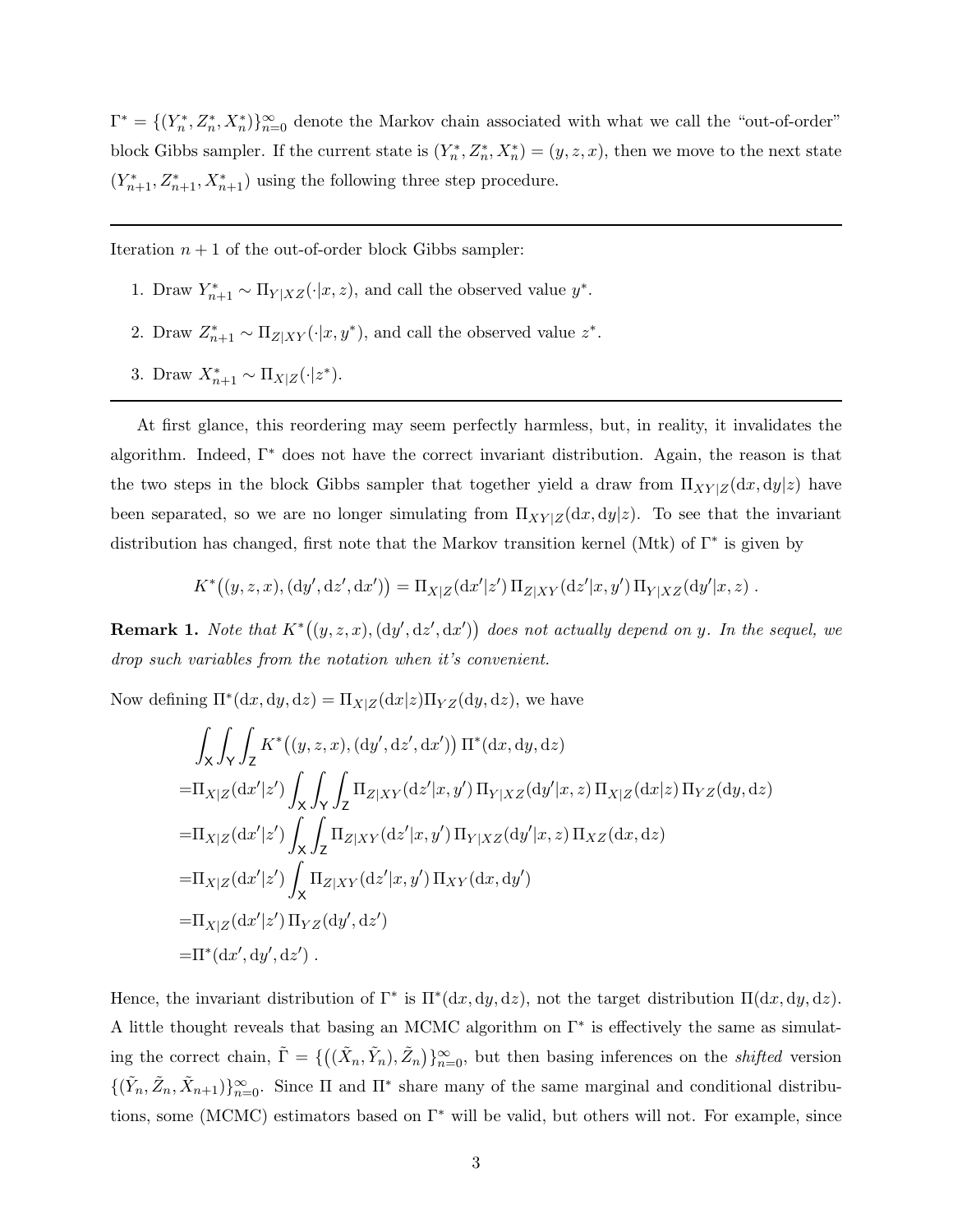(in general)  $\Pi_{XY}^*(dx, dy) = \int_Z \Pi_{X|Z}(dx|z) \Pi_{YZ}(dy, dz) \neq \Pi_{XY}(dx, dy)$ , the  $\Gamma^*$ -based estimator of the expectation of  $g(X, Y)$  with respect to  $\Pi$ , that is,  $n^{-1} \sum_{i=0}^{n-1} g(X_i^*, Y_i^*)$ , will be inconsistent (assuming that  $g(X, Y)$  actually depends on *both* X and Y).

We now explain how our work on the out-of-order block Gibbs sampler was motivated by an analysis in [Yang and Rosenthal \[2019](#page-12-0)]. Consider the following simple random effects model:

$$
y_i = \theta_i + e_i \,,\tag{1}
$$

for  $i = 1, \ldots, m$ , where the components of  $\boldsymbol{\theta} = (\theta_1, \ldots, \theta_m)^T$  are iid  $N(\mu, A)$ , the components of  $e = (e_1, \ldots, e_m)^T$  are iid  $N(0, V)$ , and  $\theta$  and  $e$  are independent. The error variance, V, is assumed known. The basic idea is that we will observe the  $y_i$ s, and then attempt to make inferences about the unknown parameters, A and  $\mu$ . Consider a Bayesian statistical model in which A and  $\mu$  are taken to be *a priori* independent with

$$
\pi(\mu) \propto 1 \quad \text{and} \quad A \sim \text{IG}(a, b) \tag{2}
$$

where  $a, b > 0$ , and we say  $W \sim \text{IG}(a, b)$  if its density is proportional to  $w^{-a-1}e^{-b/w}I_{(0,\infty)}(w)$ . Denote the resulting posterior distribution as  $\Pi(\mathrm{d}A,\mathrm{d}\mu,\mathrm{d}\bm{\theta}\,|\,\bm{y}),$  where  $\bm{y}=(y_1,\ldots,y_m)^T$  represents the observed data.

[Rosenthal \[1996](#page-12-1)] derived and analyzed a block Gibbs sampler for  $\Pi(dA, d\mu, d\theta | y)$ . In terms of the general block Gibbs sampler described above,  $(A, \mu)$  plays the role of  $(X, Y)$ , and  $\theta$  plays the role of Z. So  $\mathsf{X} = (0, \infty)$ ,  $\mathsf{Y} = \mathbb{R}$  and  $\mathsf{Z} = \mathbb{R}^m$ . Denote the Markov chain by  $\tilde{\Lambda} = \{((A_n, \mu_n), \theta_n)\}_{n=0}^{\infty}$ . If the current state is  $((A_n,\mu_n),\theta_n) = ((A,\mu),\theta)$ , then we move to the next state  $((A_{n+1},\mu_{n+1}),\theta_{n+1})$ using the following three step procedure.

Iteration  $n + 1$  of Rosenthal's block Gibbs sampler:

- 1. Draw  $A_{n+1} \sim \text{IG}\left(a + \frac{m-1}{2}, b + \frac{1}{2}\sum_{i=1}^{m}(\theta_i \bar{\theta})^2\right)$ .
- 2. Draw  $\mu_{n+1} \sim \mathrm{N}\left(\bar{\theta}, \frac{A_{n+1}}{m}\right)$ .
- 3. For  $i = 1, 2, \ldots, m$ , draw the *i*th component of  $\theta_{n+1}$  from  $N\left(\frac{V\mu_{n+1} + A_{n+1}y_i}{A_{n+1} + V}\right)$  $\frac{A_{n+1}+A_{n+1}y_i}{A_{n+1}+V}, \frac{A_{n+1}y_i}{A_{n+1}+V}$  $\frac{A_{n+1}V}{A_{n+1}+V}$ .

The first two steps of this algorithm constitute a joint draw from the distribution of  $(A, \mu)$  given  $(\theta, y)$ , which we write as  $\Pi_1(dA, d\mu | \theta, y)$ . In particular, if we factor  $\Pi_1$  as follows

$$
\Pi_1(\mathrm{d}A,\mathrm{d}\mu\,|\,\boldsymbol{\theta},\boldsymbol{y})=\Pi_{21}(\mathrm{d}A\,|\,\boldsymbol{\theta},\boldsymbol{y})\Pi_{22}(\mathrm{d}\mu\,|\,A,\boldsymbol{\theta},\boldsymbol{y})\;,
$$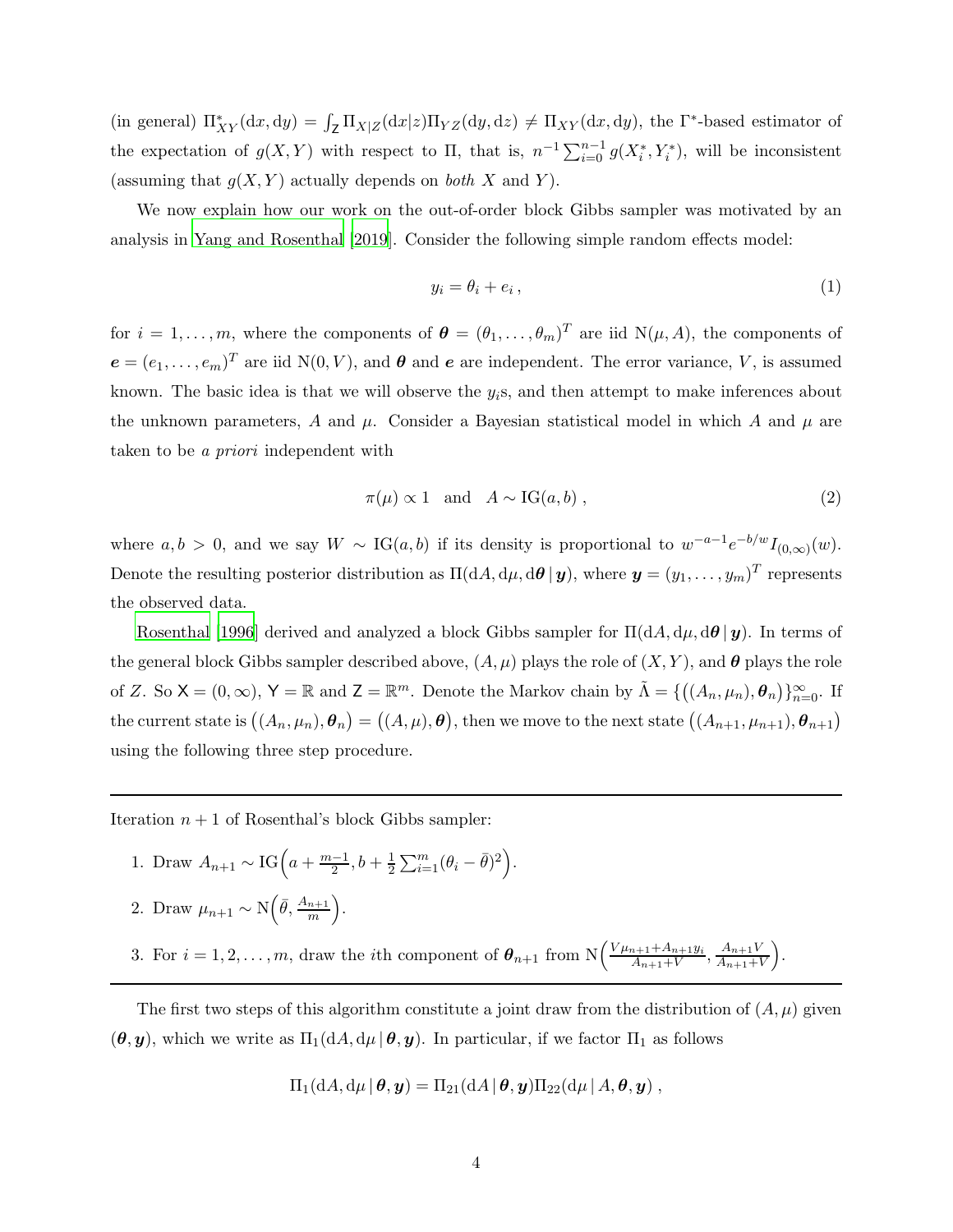then in the first step we draw  $A_{n+1} \sim \Pi_{21}(\cdot | \theta, y)$ , and in the second step we draw  $\mu_{n+1} \sim$  $\Pi_{22}(\cdot \mid A_{n+1}, \theta, y)$ . In the posterior distribution, the components of  $\theta$  are conditionally independent given  $(\mu, A, y)$ , which is why the third step of the algorithm consists of m univariate draws.

Recently, [Yang and Rosenthal \[2019](#page-12-0)] set out to perform a more nuanced analysis of [Rosenthal'](#page-12-1)s [\[1996\]](#page-12-1) block Gibbs sampler, but ended up analyzing the out-of-order version of [Rosenthal'](#page-12-1)s [\[1996](#page-12-1)] algorithm instead. Let  $\Lambda^* = \{(\mu_n^*, \theta_n^*, A_n^*)\}_{n=0}^{\infty}$  denote their Markov chain. If the current state is  $(\mu_n^*, \theta_n^*, A_n^*) = (\mu, \theta, A)$ , then we move to the next state  $(\mu_{n+1}^*, \theta_{n+1}^*, A_{n+1}^*)$  using the following three step procedure.

Iteration  $n + 1$  of Yang & Rosenthal's algorithm:

- 1. Draw  $\mu_{n+1}^* \sim \mathrm{N}\left(\bar{\theta}, \frac{A}{m}\right)$ .
- 2. For  $i = 1, 2, ..., m$ , draw the *i*th component of  $\theta_{n+1}^*$  from  $N\left(\frac{V\mu_{n+1}^* + Ay_i}{A+V}\right)$  $\frac{A_{n+1} + Ay_i}{A+V}, \frac{AV}{A+V}$  $\frac{AV}{A+V}$ .
- 3. Draw  $A_{n+1}^* \sim IG \left( a + \frac{m-1}{2} \right)$  $\frac{-1}{2}, b + \frac{1}{2}$  $\frac{1}{2}\sum_{i=1}^{m}(\theta_{n+1,i}^*-\bar{\theta}_{n+1}^*)^2\Big).$

It appears that [Yang and Rosenthal \[2019](#page-12-0)] changed the order of the steps in [Rosenthal](#page-12-1)'s [\[1996](#page-12-1)] block Gibbs sampler because the resulting Markov chain was easier to analyze. However, they were apparently unaware that the modified algorithm they analyzed is not a valid MCMC algorithm for the target posterior distribution  $\Pi(dA, d\mu, d\theta | y)$ . Thus, without supplementary results relating  $\Lambda$ and Λ<sup>∗</sup> , the convergence results developed by [Yang and Rosenthal \[2019\]](#page-12-0) are not entirely germane to the exploration of  $\Pi(dA, d\mu, d\theta | y)$ .

In this note, we develop general results relating the convergence behaviors of the (valid) block Gibbs Markov chain,  $\tilde{\Gamma}$ , and the (invalid) out-of-order block Gibbs Markov chain,  $\Gamma^*$ . In particular, we develop inequalities that relate the total variation distance to stationarity for one Markov chain to that of the other, and these bounds imply that the two chains mix at essentially the same rate. (Keep in mind that these two Markov chains have different invariant distributions.) We also show that  $\tilde{\Gamma}$  is geometrically ergodic if and only if  $\Gamma^*$  is geometrically ergodic, and that their convergence rates are the same. Our results demonstrate that one can perform convergence analysis of the block Gibbs sampler *indirectly* by analyzing the out-of-order block Gibbs sampler, which may be easier to handle, as was apparently the case for [Yang and Rosenthal \[2019](#page-12-0)].

#### <span id="page-4-0"></span>2 Main Results

We begin with some general state space Markov chain theory. Let E be a set, and let  $\mathcal E$  be a countably generated  $\sigma$ -algebra of subsets of E. Let  $P : E \times \mathcal{E} \to [0,1]$  be a Mtk, and assume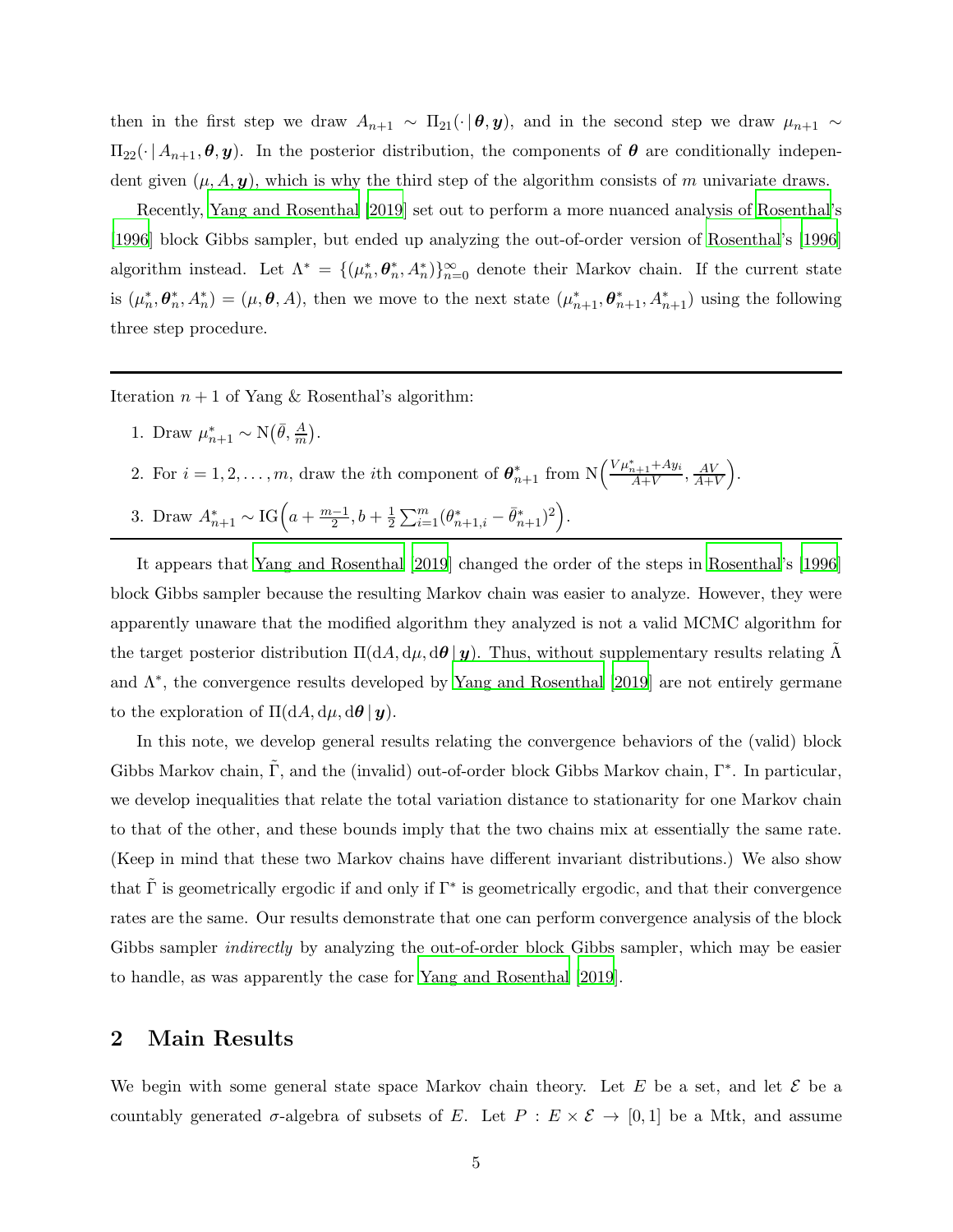that the corresponding Markov chain is irreducible, aperiodic and positive Harris recurrent. (See [Meyn and Tweedie \[2009](#page-11-0)] for definitions.) Let Π denote the unique invariant probability measure, and let P<sup>n</sup> denote the n-step Mtk (so, as usual,  $P \equiv P^1$ ). If  $\mu$  is a probability measure on E, then we use  $\mu P^{n}(\cdot)$  to denote the probability measure  $\int_{E} P^{n}(u, \cdot) \mu(du)$ . Following [Nummelin \[1984](#page-11-1)] and [Tierney \[1994](#page-12-2)], we say that the Markov chain is *geometrically ergodic* if there exist a non-negative extended real-valued function M with  $\int_E M(u) \Pi(du) < \infty$  and a  $\rho \in [0, 1)$  such that

<span id="page-5-0"></span>
$$
||P^n(u, \cdot) - \Pi(\cdot)|| \le M(u)\rho^n \tag{3}
$$

for all  $n \in \mathbb{N}$  and all  $u \in E$ . Here,  $\| \cdot \|$  denotes the usual total variation norm for signed measures. We define the *geometric convergence rate* of the chain,  $\rho_*$ , to be the infimum over  $\rho \in [0,1]$  such that  $(3)$  holds for some non-negative extended real-valued function M, integrable with respect to Π. Clearly, the chain is geometrically ergodic if and only if ρ<sup>∗</sup> < 1.

Remark 2. *This definition of geometric ergodicity is slightly less standard than an alternative definition in which* M *is not assumed to be integrable with respect to* Π*, but is assumed to be finite* Π*-almost everywhere. While [Roberts and Rosenthal](#page-11-2)'s [\[1997](#page-11-2)] Proposition 2.1 shows that the two definitions are actually equivalent, the geometric convergence rates under the two definitions are not necessarily equal.*

A standard result concerning total variation distance is as follows [see, e.g., [Roberts and Rosenthal](#page-11-3), [2004,](#page-11-3) Proposition 3. If  $\mu$  and  $\nu$  are probability measures on E, then

$$
\|\mu(\cdot) - \nu(\cdot)\| = \sup_{f:E \to [0,1]} \left| \int f d\mu - \int f d\nu \right|.
$$

This fact will be used repeatedly in our proofs.

Now let K denote the Mtk of the block Gibbs Markov chain,  $\tilde{\Gamma} = \{((\tilde{X}_n, \tilde{Y}_n), \tilde{Z}_n)\}_{n=0}^{\infty}$ , described in the Introduction. So we have

$$
K((x, y, z), (dx', dy', dz')) = \Pi_{Z|XY}(dz' | x', y') \Pi_{XY|Z}(dx', dy' | z) .
$$

(We assume that all Markov chains considered in this section satisfy the basic regularity conditions laid out at the start of this section.) It is well known that the sequences  $\{(\tilde{X}_n, \tilde{Y}_n)\}_{n=0}^{\infty}$  and  $\{\tilde{Z}_n\}_{n=0}^{\infty}$ are themselves (reversible) Markov chains with invariant distributions given by  $\Pi_{XY}(dx, dy)$  and  $\Pi_Z(\text{d}z)$ , respectively (see, e.g., [Liu et al. \[1994](#page-11-4)]). Let  $K_{XY}$  denote the Mtk of the  $(X, Y)$ -marginal chain, and define  $K_Z$  similarly. For example,

$$
K_{XY}((x,y), (dx', dy')) = \int_Z \Pi_{XY|Z}(dx', dy'|z) \Pi_{Z|XY}(dz | x, y) .
$$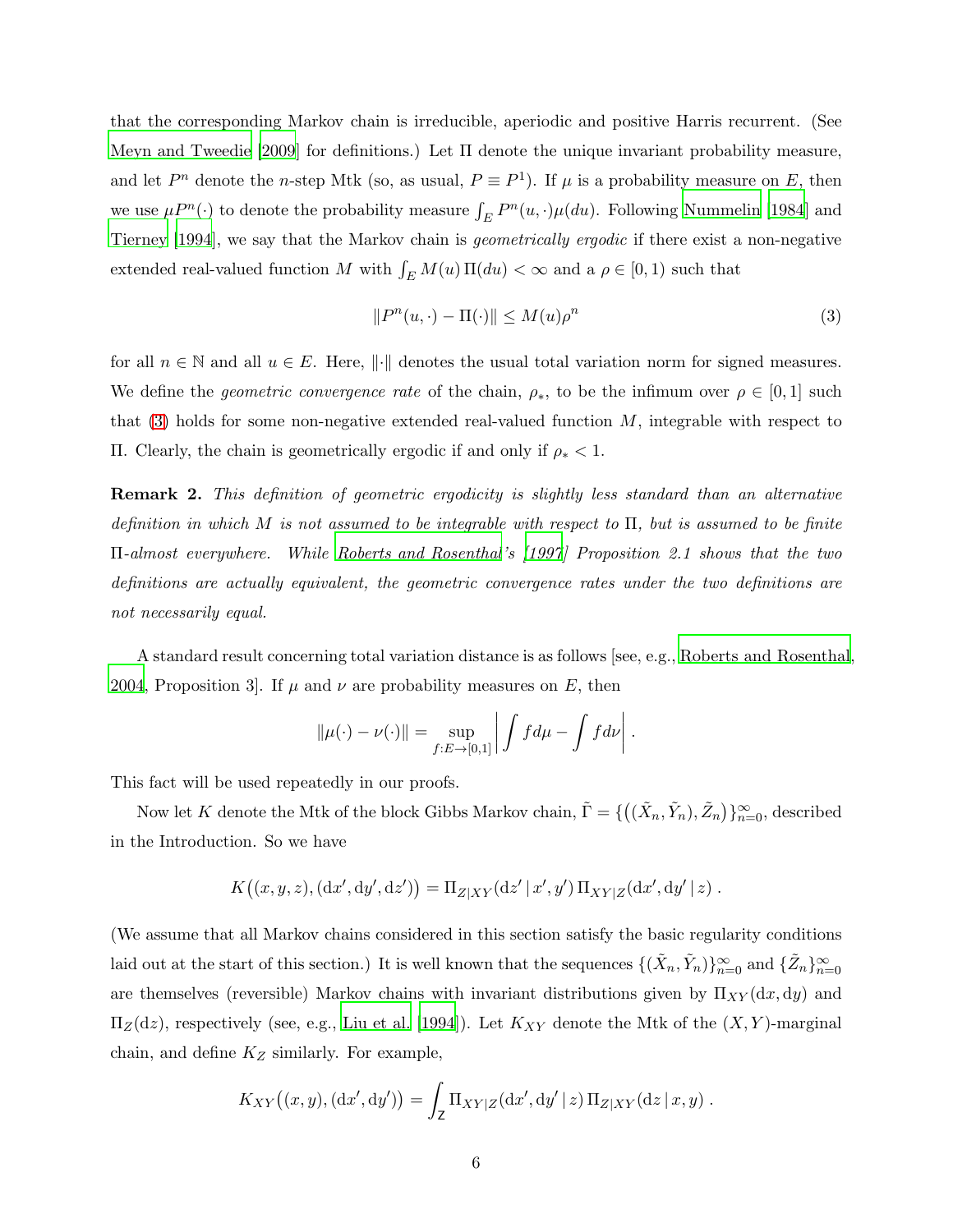As mentioned in the Introduction, there is one way to reorder the steps in the block Gibbs sampler without invalidating the algorithm. The corresponding Markov chain has Mtk given by

$$
K^{\dagger}((z,x,y),(\mathrm{d}z',\mathrm{d}x',\mathrm{d}y')) = \Pi_{XY|Z}(\mathrm{d}x',\mathrm{d}y' | z')\Pi_{Z|XY}(\mathrm{d}z' | x,y) .
$$

All four of these Markov chains  $(K, K^{\dagger}, K_{XY}$  and  $K_Z)$  converge at the same rate [\[Roberts and Rosenthal,](#page-11-5) [2001,](#page-11-5) [Diaconis et al., 2008](#page-11-6)]. As in the Introduction, let  $K^*$  denote the Mtk of the out-of-order chain, so, again,

$$
K^*((y, z, x), (dy', dz', dx')) = \Pi_{X|Z}(dx'|z') \Pi_{Z|XY}(dz'|x, y') \Pi_{Y|XZ}(dy'|x, z) .
$$

Here is our first result.

<span id="page-6-2"></span>**Proposition 3.** *Fix*  $z \in \mathsf{Z}$  *and let*  $\nu_z$  *denote the probability measure of the random vector*  $(X, Z)$ *such that*  $Z = z$  *w.p.* 1, and the conditional distribution of X given Z is  $\Pi_{X|Z}(\cdot|z)$ *. Then* 

<span id="page-6-0"></span>
$$
||K^{n}((x,y,z),\cdot) - \Pi(\cdot)|| \le ||K_{Z}^{n-1}(z,\cdot) - \Pi_{Z}(\cdot)|| \le ||\nu_{z}K^{*(n-2)}(\cdot) - \Pi^{*}(\cdot)||.
$$
 (4)

*Fix*  $(x, z) \in X \times Z$  *and let*  $\nu_{(x, z)}$  *denote the probability measure of the random vector*  $(X, Y)$  *such that*  $X = x$  *w.p.* 1, and the conditional distribution of Y given X is  $\Pi_{Y|XZ}(\cdot|x, z)$ *. Then* 

<span id="page-6-1"></span>
$$
||K^{*n}((y,z,x),\cdot) - \Pi^*(\cdot)|| \le ||\nu_{(x,z)}K_{XY}^{n-1}(\cdot) - \Pi_{XY}(\cdot)|| \le ||\nu_{(x,z)}K^{\dagger(n-1)}(\cdot) - \Pi(\cdot)||.
$$
 (5)

*Proof.* We begin with [\(4\)](#page-6-0). The first inequality follows immediately from Lemma 2.4 of [Diaconis et al.](#page-11-6) [\[2008\]](#page-11-6). Now, it is straightforward to show that

$$
K_Z^n(z, dz')
$$
  
=  $\int_X \int_Y \int_Z \int_X \int_Y \Pi_{Z|XY}(\mathrm{d}z'|x', y') \Pi_{Y|XZ}(\mathrm{d}y'|x', z'') K^{*(n-1)}((x'', z), (\mathrm{d}y'', \mathrm{d}z'', \mathrm{d}x')) \Pi_{X|Z}(\mathrm{d}x''|z)$   
=  $\int_Y \int_Z \int_X \int_Y \Pi_{Z|XY}(\mathrm{d}z'|x', y') \Pi_{Y|XZ}(\mathrm{d}y'|x', z'') \int_X K^{*(n-1)}((x'', z), (\mathrm{d}y'', \mathrm{d}z'', \mathrm{d}x')) \Pi_{X|Z}(\mathrm{d}x''|z)$   
=  $\int_Y \int_Z \int_X \int_Y \Pi_{Z|XY}(\mathrm{d}z'|x', y') \Pi_{Y|XZ}(\mathrm{d}y'|x', z'') \nu_z K^{*(n-1)}(\mathrm{d}y'', \mathrm{d}z'', \mathrm{d}x')$ . (6)

Also,

<span id="page-6-3"></span>
$$
\Pi_Z(\mathrm{d}z') = \int_X \int_Y \int_Z \int_Y \Pi_{Z|XY}(\mathrm{d}z'|x',y') \Pi_{Y|XZ}(\mathrm{d}y'|x',z'') \Pi_{YZ}(\mathrm{d}y'',\mathrm{d}z'') \Pi_{X|Z}(\mathrm{d}x'|z'') \n= \int_X \int_Y \int_Z \int_Y \Pi_{Z|XY}(\mathrm{d}z'|x',y') \Pi_{Y|XZ}(\mathrm{d}y'|x',z'') \Pi^*(\mathrm{d}x',\mathrm{d}y'',\mathrm{d}z'') .
$$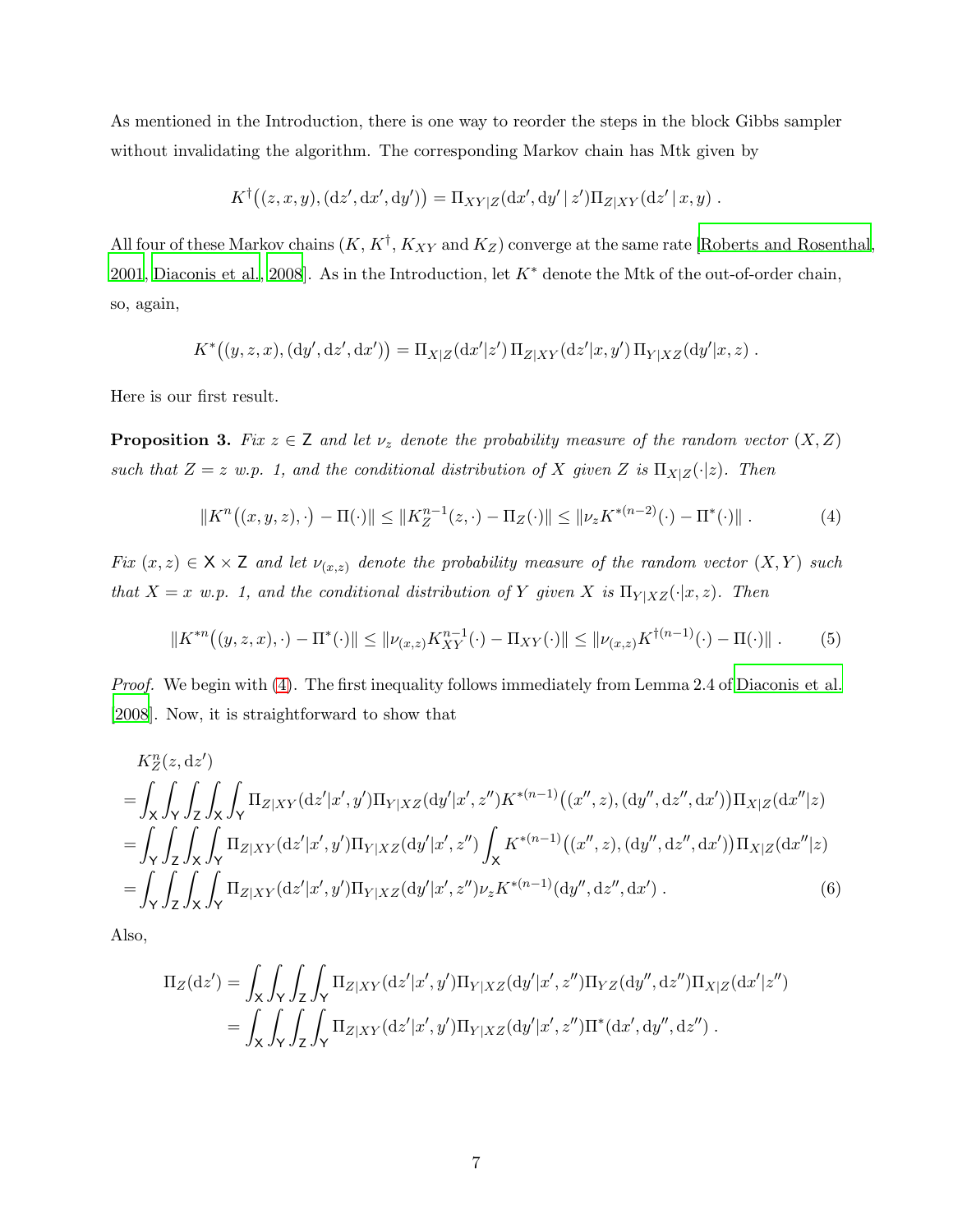Hence for the second inequality in [\(4\)](#page-6-0),

$$
\begin{split} &\left\|K_Z^n(z,\cdot)-\Pi_Z(\cdot)\right\|\\ &=\sup_{0\leq f\leq 1}\left|\int_Z f(z')\int_Y\int_Z\int_X\int_Y\Pi_{Z|XY}(\mathrm{d}z'|x',y')\Pi_{Y|XZ}(\mathrm{d}y'|x',z'')\nu_zK^{*(n-1)}(\mathrm{d}y'',\mathrm{d}z'',\mathrm{d}x')\right.\\ &\left.-\int_Z f(z')\int_Y\int_Z\int_X\int_Y\Pi_{Z|XY}(\mathrm{d}z'|x',y')\Pi_{Y|XZ}(\mathrm{d}y'|x',z'')\Pi^*(\mathrm{d}x',\mathrm{d}y'',\mathrm{d}z'')\right|\\ &=\sup_{0\leq f\leq 1}\left|\int_Z\int_X\int_Y\left[\int_Y\int_Z f(z')\Pi_{Z|XY}(\mathrm{d}z'|x',y')\Pi_{Y|XZ}(\mathrm{d}y'|x',z'')\right]\nu_zK^{*(n-1)}(\mathrm{d}y'',\mathrm{d}z'',\mathrm{d}x')\right.\\ &\left.-\int_Z\int_X\int_Y\left[\int_Y\int_Z f(z')\Pi_{Z|XY}(\mathrm{d}z'|x',y')\Pi_{Y|XZ}(\mathrm{d}y'|x',z'')\right]\Pi^*(\mathrm{d}x',\mathrm{d}y'',\mathrm{d}z'')\right|\\ &=\sup_{0\leq f\leq 1}\left|\int_Z\int_X\int_Y\left[\int_Y\int_Z f(z')\Pi_{Z|XY}(\mathrm{d}z'|x',y')\Pi_{Y|XZ}(\mathrm{d}y'|x',z'')\right]\\ &\left[\nu_zK^{*(n-1)}(\mathrm{d}y'',\mathrm{d}z'',\mathrm{d}x')-\Pi^*(\mathrm{d}x',\mathrm{d}y'',\mathrm{d}z'')\right]\right|\\ &=\|\nu_zK^{*(n-1)}(\cdot)-\Pi^*(\cdot)\| \ .\end{split}
$$

Now for [\(5\)](#page-6-1). It is straightforward to show that

<span id="page-7-0"></span>
$$
K^{*n}((y, z, x), (dy', dz', dx'))
$$
  
=  $\int_{Y} \int_{X} \Pi_{X|Z}(dx'|z')\Pi_{Z|XY}(dz'|x'', y')K_{XY}^{n-1}((x, y''), (dx'', dy'))\Pi_{Y|XZ}(dy''|x, z)$  (7)  
=  $\int_{X} \Pi_{X|Z}(dx'|z')\Pi_{Z|XY}(dz'|x'', y') \left[ \int_{Y} K_{XY}^{n-1}((x, y''), (dx'', dy'))\Pi_{Y|XZ}(dy''|x, z) \right]$   
=  $\int_{X} \Pi_{X|Z}(dx'|z')\Pi_{Z|XY}(dz'|x'', y')\nu_{(x, z)}K_{XY}^{n-1}(dx'', dy').$ 

Also,

$$
\Pi^*(dy', dz', dx') = \Pi_{X|Z}(dx'|z')\Pi_{YZ}(dy', dz') = \int_X \Pi_{X|Z}(dx'|z')\Pi_{Z|XY}(dz'|x'', y')\Pi_{XY}(dx'', dy') .
$$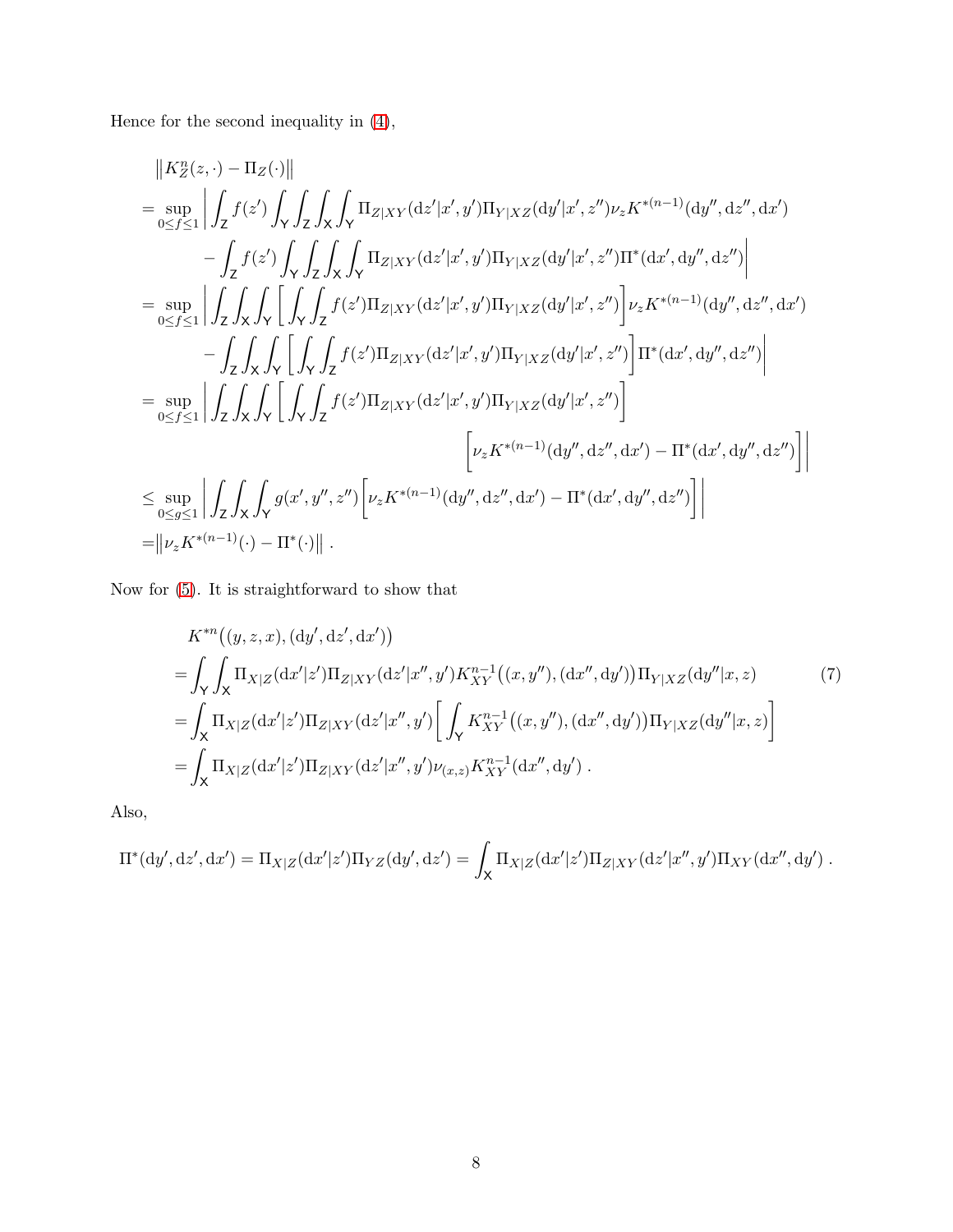Hence for the first inequality of [\(5\)](#page-6-1),

$$
||K^{*n}((y,z,x),\cdot)-\Pi^{*}(\cdot)||
$$
\n
$$
= \sup_{0\leq f\leq 1} \left| \int_{X} \int_{Y} \int_{Z} f(x',y',z') \int_{X} \Pi_{X|Z}(\mathrm{d}x'|z') \Pi_{Z|XY}(\mathrm{d}z'|x'',y') \nu_{(x,z)} K_{XY}^{n-1}(\mathrm{d}x'',\mathrm{d}y') - \int_{X} \int_{Y} \int_{Z} f(x',y',z') \int_{X} \Pi_{X|Z}(\mathrm{d}x'|z') \Pi_{Z|XY}(\mathrm{d}z'|x'',y') \Pi_{XY}(\mathrm{d}x'',\mathrm{d}y') \right|
$$
\n
$$
= \sup_{0\leq f\leq 1} \left| \int_{X} \int_{Y} \left[ \int_{Z} \int_{X} f(x',y',z') \Pi_{X|Z}(\mathrm{d}x'|z') \Pi_{Z|XY}(\mathrm{d}z'|x'',y') \right] \nu_{(x,z)} K_{XY}^{n-1}(\mathrm{d}x'',\mathrm{d}y') - \int_{X} \int_{Y} \left[ \int_{Z} \int_{X} f(x',y',z') \Pi_{X|Z}(\mathrm{d}x'|z') \Pi_{Z|XY}(\mathrm{d}z'|x'',y') \right] \Pi_{XY}(\mathrm{d}x'',\mathrm{d}y') \right|
$$
\n
$$
= \sup_{0\leq f\leq 1} \left| \int_{X} \int_{Y} \left[ \int_{Z} \int_{X} f(x',y',z') \Pi_{X|Z}(\mathrm{d}x'|z') \Pi_{Z|XY}(\mathrm{d}z'|x'',y') \right] - \int_{XY} (\mathrm{d}x'',\mathrm{d}y') \right|
$$
\n
$$
\left[ \nu_{(x,z)} K_{XY}^{n-1}(\mathrm{d}x'',\mathrm{d}y') - \Pi_{XY}(\mathrm{d}x'',\mathrm{d}y') \right] \right|
$$
\n
$$
\leq \sup_{0\leq g\leq 1} \left| \int_{X} \int_{Y} g(x'',y') \left[ \nu_{(x,z)} K_{XY}^{n-1}(\mathrm{d}x'',\mathrm{d}y') - \Pi_{XY}(\mathrm{d}x'',\mathrm{d}y') \right] \right|
$$
\n
$$
= ||\nu_{(x,z)} K_{XY}^{n-1}(\
$$

The second inequality follows from the fact that

$$
\nu_{(x,z)} K_{XY}^n(\mathrm{d}x',\mathrm{d}y') = \int_Z \nu_{(x,z)} K^{\dagger n}(\mathrm{d}z',(\mathrm{d}x',\mathrm{d}y')) .
$$

In light of Proposition [3,](#page-6-2) it should not be surprising that the block Gibbs Markov chain is geometrically ergodic if and only if the out-of-order block Gibbs Markov chain is geometrically ergodic, and that they have the same rate of convergence. This is the subject of our next result.

Proposition 4. *There are only two possibilities: (i)* Γ˜ *and* Γ <sup>∗</sup> *are both geometrically ergodic with the same geometric convergence rate, or (ii) neither chain is geometrically ergodic.*

*Proof.* First, assume that  $\Gamma^*$  is geometrically ergodic. That is, for all  $n \in \mathbb{N}$  and all  $(y, z, x) \in$  $Y \times Z \times X$ ,

$$
||K^{*n}((y, z, x), \cdot) - \Pi^*(\cdot)|| \le M_1(x, z)\rho_1^n
$$

where  $\rho_1 \in [0,1)$  and  $\int_X \int_Y \int_Z M_1(x,z) \Pi^*(dx,dy,dz) < \infty$ . We now show that this implies the geometric ergodicity of the Z-marginal. It's easy to see that

$$
\Pi_Z(\mathrm{d}z')\n= \int_X \int_X \int_Y \int_Z \int_Y \Pi_{Z|XY}(\mathrm{d}z'|x',y') \Pi_{Y|XZ}(\mathrm{d}y'|x',z'') \Pi_{YZ}(\mathrm{d}y'',\mathrm{d}z'') \Pi_{X|Z}(\mathrm{d}x'|z'') \Pi_{X|Z}(\mathrm{d}x''|z)\n= \int_X \int_X \int_Y \int_Z \int_Y \Pi_{Z|XY}(\mathrm{d}z'|x',y') \Pi_{Y|XZ}(\mathrm{d}y'|x',z'') \Pi^*(\mathrm{d}x',\mathrm{d}y'',\mathrm{d}z'') \Pi_{X|Z}(\mathrm{d}x''|z) .
$$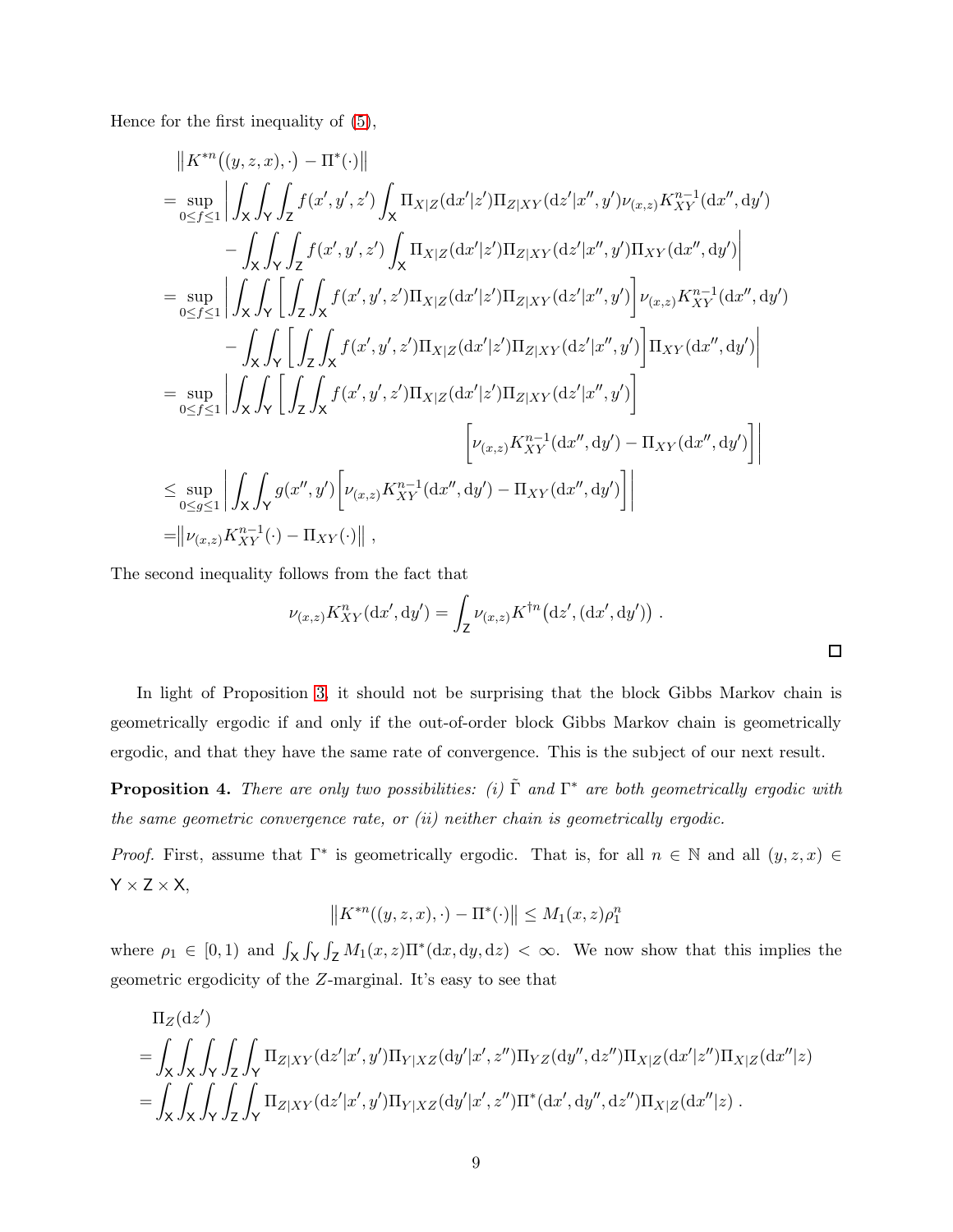Combining this with [\(6\)](#page-6-3), we have

$$
\|K_{2}^{n}(z,\cdot)-\Pi_{Z}(\cdot)\|
$$
\n
$$
=\sup_{0\leq f\leq 1}\left|\int_{Z}f(z')\int_{X}\int_{X}\int_{Y}\int_{Z}\int_{Y}\Pi_{Z|XY}(\mathrm{d}z'|x',y')\Pi_{Y|XZ}(\mathrm{d}y'|x',z'')\right|
$$
\n
$$
K^{*(n-1)}((x'',z),(dy'',\mathrm{d}x'',\mathrm{d}x'))\Pi_{X|Z}(\mathrm{d}x''|z)
$$
\n
$$
-\int_{Z}f(z')\int_{X}\int_{X}\int_{Y}\int_{Z}\int_{Y}\Pi_{Z|XY}(\mathrm{d}z'|x',y')\Pi_{Y|XZ}(\mathrm{d}y'|x',z'')\Pi^{*}(\mathrm{d}x',\mathrm{d}y'',\mathrm{d}z'')\Pi_{X|Z}(\mathrm{d}x''|z)\right|
$$
\n
$$
=\sup_{0\leq f\leq 1}\left|\int_{X}\int_{X}\int_{Y}\int_{Z}\int_{Z}\int_{Y}f(z')\Pi_{Z|XY}(\mathrm{d}z'|x',y')\Pi_{Y|XZ}(\mathrm{d}y'|x',z'')\right|
$$
\n
$$
K^{*(n-1)}((x'',z),(dy'',\mathrm{d}x'')\Pi_{X|Z}(\mathrm{d}x''|z)
$$
\n
$$
-\int_{X}\int_{X}\int_{Y}\int_{Z}\int_{Y}\int_{Z}f(z')\Pi_{Z|XY}(\mathrm{d}z'|x',y')\Pi_{Y|XZ}(\mathrm{d}y'|x',z'')\right]\Pi^{*}(\mathrm{d}x',\mathrm{d}y'',\mathrm{d}z'')\Pi_{X|Z}(\mathrm{d}x''|z)\right|
$$
\n
$$
\leq \sup_{0\leq g\leq 1}\left|\int_{X}\int_{X}\int_{Y}\int_{Z}g(x',y'',z'')\right|\left[K^{*(n-1)}((x'',z),(dy'',\mathrm{d}x''),\mathrm{d}y''',\mathrm{d}z'')\right]\Pi_{X|Z}(\mathrm{d}x''|z)\right|
$$
\n
$$
=\int_{X}\left\{\sup_{0\leq g\leq 1}\left|\int_{X}\int_{Y}\int_{Z}g(x',y'',z'')\right|\left[K^{*(n-1)}((x'',z),(dy'',\mathrm{d}x''),\mathrm{d}y'',\
$$

Now using the assumed geometric ergodicity of  $K^*$ , we have

$$
||K_Z^n(z, \cdot) - \Pi_Z(\cdot)|| \le \rho_1^{n-1} \int_X M_1(x, z) \Pi_{X|Z}(\mathrm{d}x|z) = \frac{M'_1(z)}{\rho_1} \rho_1^n,
$$

where we have defined  $M'_1(z) := \int_X M_1(x, z) \Pi_{X|Z}(\mathrm{d}x|z)$ . Now using the integrability of  $M_1(x, z)$ with respect to  $\Pi^*(dx, dy, dz)$ , we have

$$
\int_{X} \int_{Y} \int_{Z} M_{1}(x, z) \Pi^{*}(dx, dy, dz) = \int_{X} \int_{Z} M_{1}(x, z) \Pi_{XZ}(dx, dz)
$$

$$
= \int_{Z} \left[ \int_{X} M_{1}(x, z) \Pi_{X|Z}(dx|z) \right] \Pi_{Z}(dz)
$$

$$
= \int_{Z} M'_{1}(z) \Pi_{Z}(dz)
$$

$$
< \infty.
$$

It follows immediately that the Z-marginal chain is geometrically ergodic, and that its geometric rate of convergence is no larger than  $\rho_1$ . Again, the Z-marginal chain and the block Gibbs chain share the same geometric rate of convergence.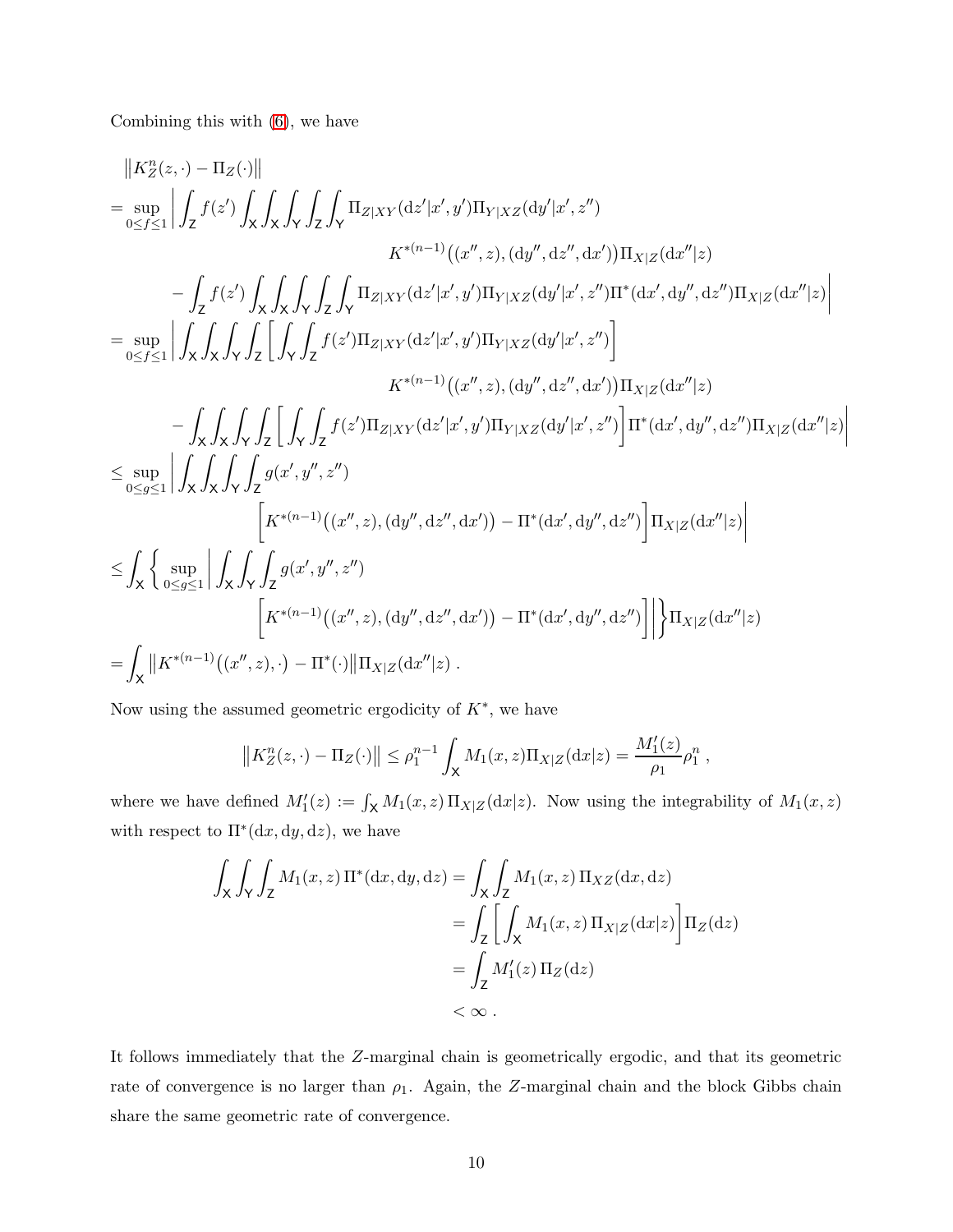Now assume that the block Gibbs sampler is geometrically ergodic. This implies that the  $(X, Y)$ -marginal chain is also geometrically ergodic with the same rate, so, for all  $n \in \mathbb{N}$  and all  $(x,y)\in \mathsf{X}\times\mathsf{Y},$ 

$$
||K_{XY}^n((x,y),\cdot)-\Pi_{XY}(\cdot)|| \leq M_2(x,y)\rho_2^n
$$

where  $\rho_2 \in [0,1)$  and  $\int_{\mathsf{X}} \int_{\mathsf{Y}} M_2(x,y) \Pi(dx, dy) < \infty$ . It's easy to see that

$$
\Pi^*(\mathrm{d}y',\mathrm{d}z',\mathrm{d}x') = \Pi_{X|Z}(\mathrm{d}x'|z')\Pi_{YZ}(\mathrm{d}y',\mathrm{d}z')
$$
  
= 
$$
\int_Y \int_X \Pi_{X|Z}(\mathrm{d}x'|z')\Pi_{Z|XY}(\mathrm{d}z'|x'',y')\Pi_{XY}(\mathrm{d}x'',\mathrm{d}y')\Pi_{Y|XZ}(\mathrm{d}y''|x,z) .
$$

Combining this with [\(7\)](#page-7-0), we have

$$
\|K^{*n}((y,z,x),\cdot)-\Pi^*(\cdot)\| \n= \sup_{0\leq f\leq 1}\left|\int_{X}\int_{Y}\int_{Z}f(x',y',z')\int_{Y}\int_{X}\Pi_{X|Z}(\mathrm{d}x'|z')\Pi_{Z|XY}(\mathrm{d}z'|x'',y') \right. \\ \left. K^{n-1}_{XY}((x,y''),(\mathrm{d}x'',dy'))\Pi_{Y|XZ}(\mathrm{d}y''|x,z) \right. \\ \left.-\int_{X}\int_{Y}\int_{Z}f(x',y',z')\int_{Y}\int_{X}\Pi_{X|Z}(\mathrm{d}x'|z')\Pi_{Z|XY}(\mathrm{d}z'|x'',y')\Pi_{XY}(\mathrm{d}x'',\mathrm{d}y')\Pi_{Y|XZ}(\mathrm{d}y''|x,z) \right| \n= \sup_{0\leq f\leq 1}\left|\int_{Y}\int_{X}\int_{Y}\left[\int_{Z}\int_{X}f(x',y',z')\Pi_{X|Z}(\mathrm{d}x'|z')\Pi_{Z|XY}(\mathrm{d}z'|x'',y')\right] \right. \\ \left. K^{n-1}_{XY}((x,y''),(\mathrm{d}x'',\mathrm{d}y'))\Pi_{Y|XZ}(\mathrm{d}y''|x,z) \right| \n- \int_{Y}\int_{X}\int_{Y}\left[\int_{Z}\int_{X}f(x',y',z')\Pi_{X|Z}(\mathrm{d}x'|z')\Pi_{Z|XY}(\mathrm{d}z'|x'',y')\right]\Pi_{XY}(\mathrm{d}x'',\mathrm{d}y')\Pi_{Y|XZ}(\mathrm{d}y''|x,z) \right| \n\leq \sup_{0\leq g\leq 1}\left|\int_{Y}\int_{X}\int_{Y}g(x'',y')\left[K^{n-1}_{XY}((x,y''),(\mathrm{d}x'',\mathrm{d}y')) - \Pi_{XY}(\mathrm{d}x'',\mathrm{d}y')\right]\Pi_{Y|XZ}(\mathrm{d}y''|x,z) \right| \n\leq \int_{Y}\left\{\sup_{0\leq g\leq 1}\left|\int_{X}\int_{Y}g(x'',y')\left[K^{n-1}_{XY}((x,y''),(\mathrm{d}x'',\mathrm{d}y')) - \Pi_{XY}(\mathrm{d}x'',\mathrm{d}y')\right]\right|\right\}\Pi_{Y|XZ}(\mathrm{d}y''|x,z) \right| \n= \int_{
$$

Now using the assumed geometric ergodicity of  $K_{XY},$  we have

$$
||K^{*n}((y,z,x),\cdot)-\Pi^*(\cdot)|| \leq \rho_2^{n-1} \int_{\mathsf{Y}} M_2(x,y')\Pi_{Y|XZ}(\mathrm{d}y'|x,z) = \frac{M'_2(x,z)}{\rho_2} \rho_2^n,
$$

where we have defined  $M'_2(x, z) := \int_Y M_2(x, y') \Pi_{Y|XZ}(\mathrm{d}y'|x, z)$ . Using the integrability of  $M_2(x, y)$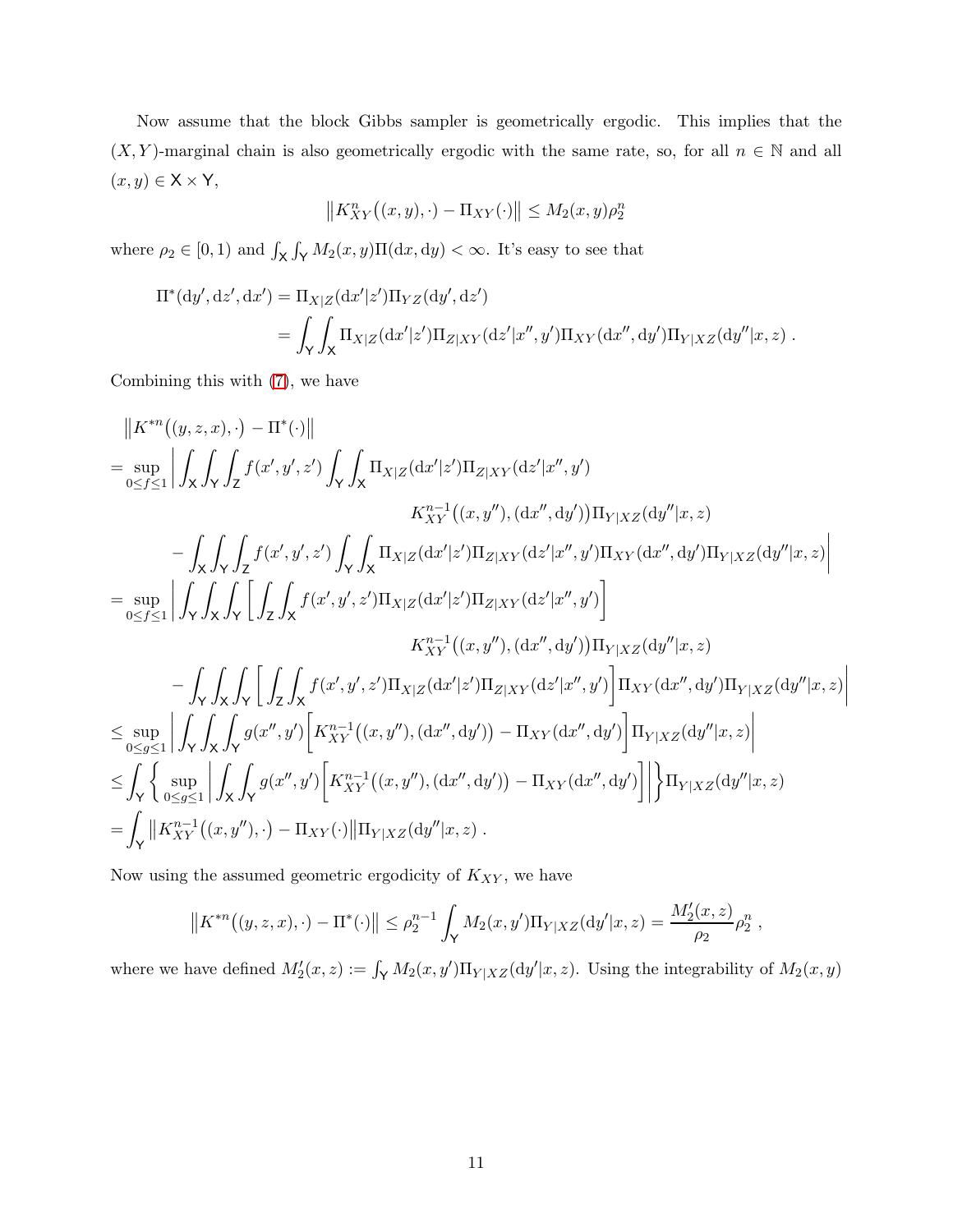with respect to  $\Pi_{XY}(\mathrm{d}x, \mathrm{d}y)$ , we have

$$
\int_{X} \int_{Y} M_{2}(x, y) \Pi_{XY}(\mathrm{d}x, \mathrm{d}y) = \int_{X} \int_{Y} \int_{Z} M_{2}(x, y) \Pi(\mathrm{d}x, \mathrm{d}y, \mathrm{d}z)
$$
\n
$$
= \int_{X} \int_{Z} \left[ \int_{Y} M_{2}(x, y) \Pi_{Y|XZ}(\mathrm{d}y|x, z) \right] \Pi_{XZ}(\mathrm{d}x, \mathrm{d}z)
$$
\n
$$
= \int_{X} \int_{Z} M_{2}'(x, z) \Pi_{XZ}(\mathrm{d}x, \mathrm{d}z)
$$
\n
$$
< \infty.
$$

It follows immediately that the out-of-order chain is geometrically ergodic, and that its geometric rate of convergence is no larger than  $\rho_2$ .

 $\Box$ 

Acknowledgment. The authors are grateful to Qian Qin for helpful conversations.

## References

- <span id="page-11-6"></span>Persi Diaconis, Kshitij Khare, and Laurent Saloff-Coste. Gibbs sampling, exponential families and orthogonal polynomials (with discussion). *Statistical Science*, 23:151–200, 2008.
- <span id="page-11-4"></span>J. S. Liu, W. H. Wong, and A. Kong. Covariance structure of the Gibbs sampler with applications to comparisons of estimators and augmentation schemes. *Biometrika*, 81:27–40, 1994.
- <span id="page-11-0"></span>Sean P. Meyn and Richard L. Tweedie. *Markov Chains and Stochastic Stability*. Cambridge University Press, Cambridge, U.K., 2 edition, 2009.
- <span id="page-11-1"></span>Esa Nummelin. *General Irreducible Markov Chains and Non-negative Operators*. Cambridge, London, 1984.
- <span id="page-11-2"></span>Gareth O. Roberts and Jeffrey S. Rosenthal. Geometric ergodicity and hybrid Markov chains. *Electronic Communications in Probability*, 2:13–25, 1997.
- <span id="page-11-5"></span>Gareth O. Roberts and Jeffrey S. Rosenthal. Markov chains and de-initializing processes. *Scandinavian Journal of Statistics*, 28:489–504, 2001.
- <span id="page-11-3"></span>Gareth O. Roberts and Jeffrey S. Rosenthal. General state space Markov chains and MCMC algorithms. *Probability Surveys*, pages 20–71, 2004.